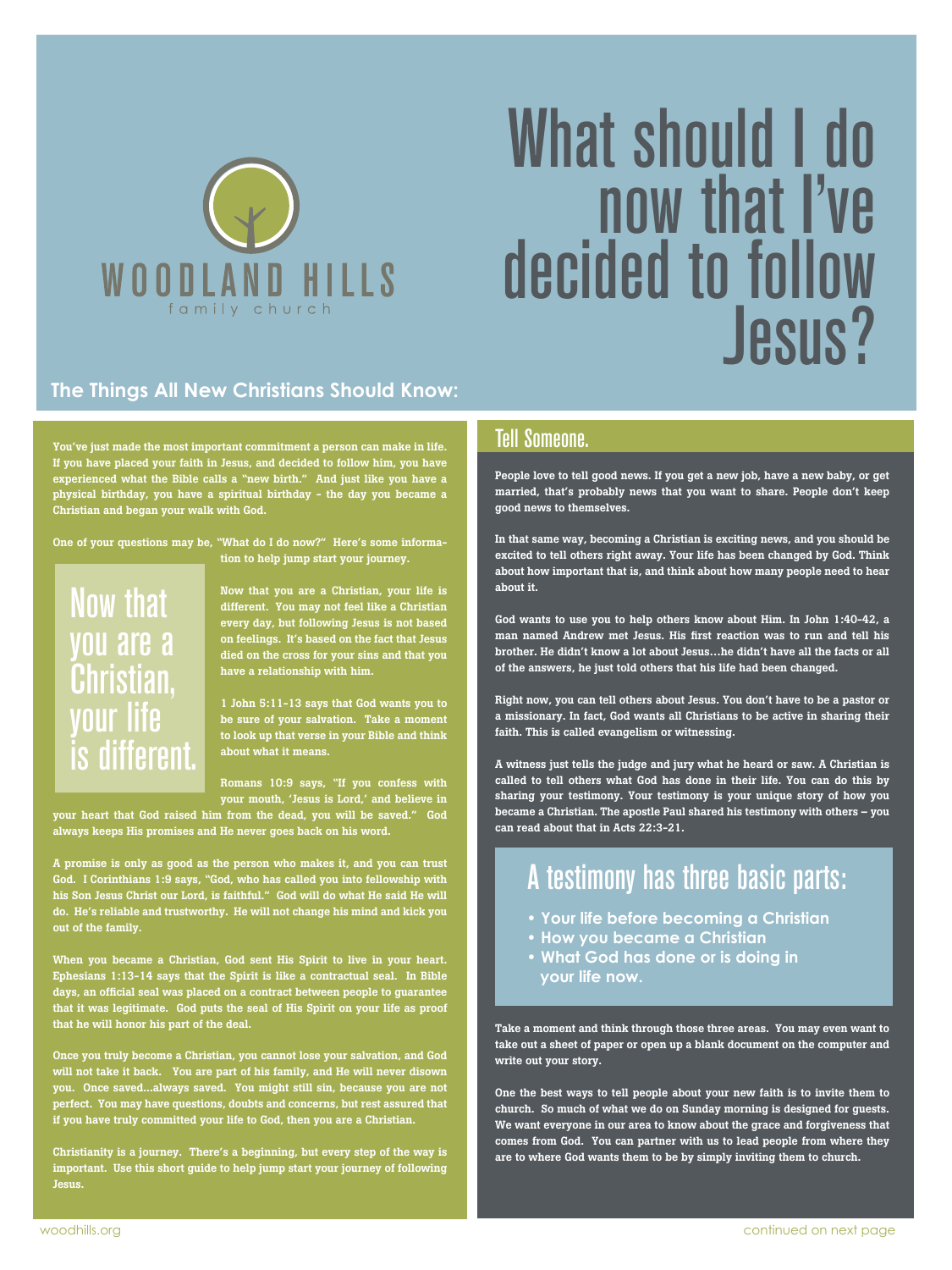|              | Day               | <b>Theme</b>                             | Passage                   |
|--------------|-------------------|------------------------------------------|---------------------------|
|              |                   |                                          |                           |
|              | 1                 | <b>Jesus Foretold</b>                    | Isaiah 53                 |
|              | $\overline{2}$    | The Birth of Jesus                       | <b>Matthew 1:18-25</b>    |
|              | 3                 | <b>John the Baptist</b>                  | <b>Matthew 3:1-4:11</b>   |
|              | 4                 | Water to Wine & the Samaritan            | John 2:1-11; John 4:1-26  |
| <b>Jesus</b> | 5                 | Jesus Rejected in his Hometown           | Luke 4:14-30              |
|              | $\boldsymbol{6}$  | <b>Jesus Calls his Disciples</b>         | Luke $5:1-11$             |
|              | $\overline{7}$    | Sermon on the Mount                      | Luke 6:17-46              |
|              | 8                 | <b>Three Stories</b>                     | <b>Matthew 8:1-13</b>     |
|              | 9                 | <b>Encounters With the Pharisees</b>     | Matthew 12:1-13; 22-45    |
|              | 10                | <b>Parable of the Sower and the Seed</b> | <b>Matthew 13:1-43</b>    |
| Kead         | 11                | <b>Jesus Calms the Storm</b>             | Mark 6:45-56              |
|              | $12 \overline{ }$ | <b>Jesus Heals a Man, Woman and Girl</b> | Mark 5:1-43               |
|              | 13                | Feeding of the 5000                      | John $6:1-14$             |
|              | 14                | <b>Peter Identifies the Christ</b>       | Luke 9:18-27; Luke 17:1-8 |
|              | 15                | <b>Healing by Faith</b>                  | Mark 9: 14-32             |
|              |                   |                                          |                           |

#### Read the Bible.

As a new Christian, probably one of the most important things you can do is to read and study the Bible. The Bible is the inspired, 100% accurate and true Word of God.

Hebrews 4:12 tells us that God's Word is living and active. It's more than a collection of stories or words on a page…it is the very Word of God for our lives today. 2 Timothy 3:16 says that "All scripture is God-breathed, and is useful for teaching the truth, rebuking error, correcting faults, and giving instruction for right living."

- When you read the Bible, God will show you things about Himself.
- When you read the Bible, God will show you things in your life that **need to change.**
- When you read the Bible, God will teach you what it means to be wnen you r<del>eau</del><br>a Christ-followe
	- When you read the Bible you'll get a better understanding of your purpose in life.

#### I want to encourage you to spend time each day reading God's Word during some quiet time.

Don't get confused by all the different covers and translations out there find a Bible that you can read and understand. One of the most popular translations is The New International Version (NIV). Biblegateway.com and eBible.com are two great sites where you can search and read God's Word. But remember, the Bible cannot help you if it sits on a table or in the back seat of a car. If you don't have a Bible, let someone at Woodland Hills know and we'll get one for you.

If you've never read the Bible before, start reading in the book of John. It's in the New Testament, and is the story of the life of Jesus. Another option is the 30-day reading plan that we've included at this end of this handout.

Psalm 1:1 encourages us to meditate on the Bible. In fact, that verse teaches that your life will be blessed if you meditate on God's Word. Don't let that word meditate confuse you. David Nasser says that meditating on the Bible is like marinating. Just like we let a steak or a chicken breast soak in a great marinade, we think on God's Word and let it soak into our lives.

As you read the Bible, underline words or phrases that stick out. Think about what it really means. Write questions down and seek answers. Memorize key verses, and think about God's Word as you go throughout the day.

Most importantly, start reading. If you've got time to read this, you've got time to read God's Word.

#### Talk to God.

If you want to get to know someone, you could read about them. But you might also want to talk to them. God wants to have a relationship with you – one that is real and one that is personal. The Bible is full of invitations for you to talk to God. You don't have to pick up a phone, or send an e-mail…you can talk to the very creator of the universe now, where you are.

Prayer is simply talking to God. You don't have to use big words or flowery language. You don't have to know fancy terms. You can talk to God just like you would talk to any friend. In fact, as a Christian, God is your Father and your Friend!

In Mark 1:35, we read about Jesus himself praying to the Father. Imagine that! If Jesus needed to pray, how much more do we need to talk to God? So, how do you do it?

Prayer is just talking to God. It's a two-way, direct-connect, with no long distance charges. It's a child talking to a father, and the ultimate phone-afriend. Read the top of the last page to guide you.

#### Get connected.

Just like a football player needs a team, a Christian needs a church. In Matthew 16:17, Jesus said that he would build the church. The church was important to Jesus. The church was important to the first Christians who risked everything to meet together. Right now, in some places in the world, it is against the law to attend church…so Christians meet secretly, with the threat of punishment or death hanging over their heads. The church is important.

You need to connect yourself to the body of Christ (a Biblical term for the church). The church is like the human body and each person serves an important part. Everyone needs to be involved for the church to function properly. The church is not made up of perfect people, or good people, or religious people…it's made up of people who have decided to follow Jesus – people like you.

#### **So, why be involved with church?**

**You'll grow in your Christian faith.** Athletes need practice and coaching, and so do Christians. God has placed spiritual leaders in the church who will help you grow closer to God. You'll hear God's Word explained, and you'll have a chance to worship God alongside other Christians. You'll be part of that team, all working together. The church will provide you opportunities to learn more about Jesus and grow in your faith.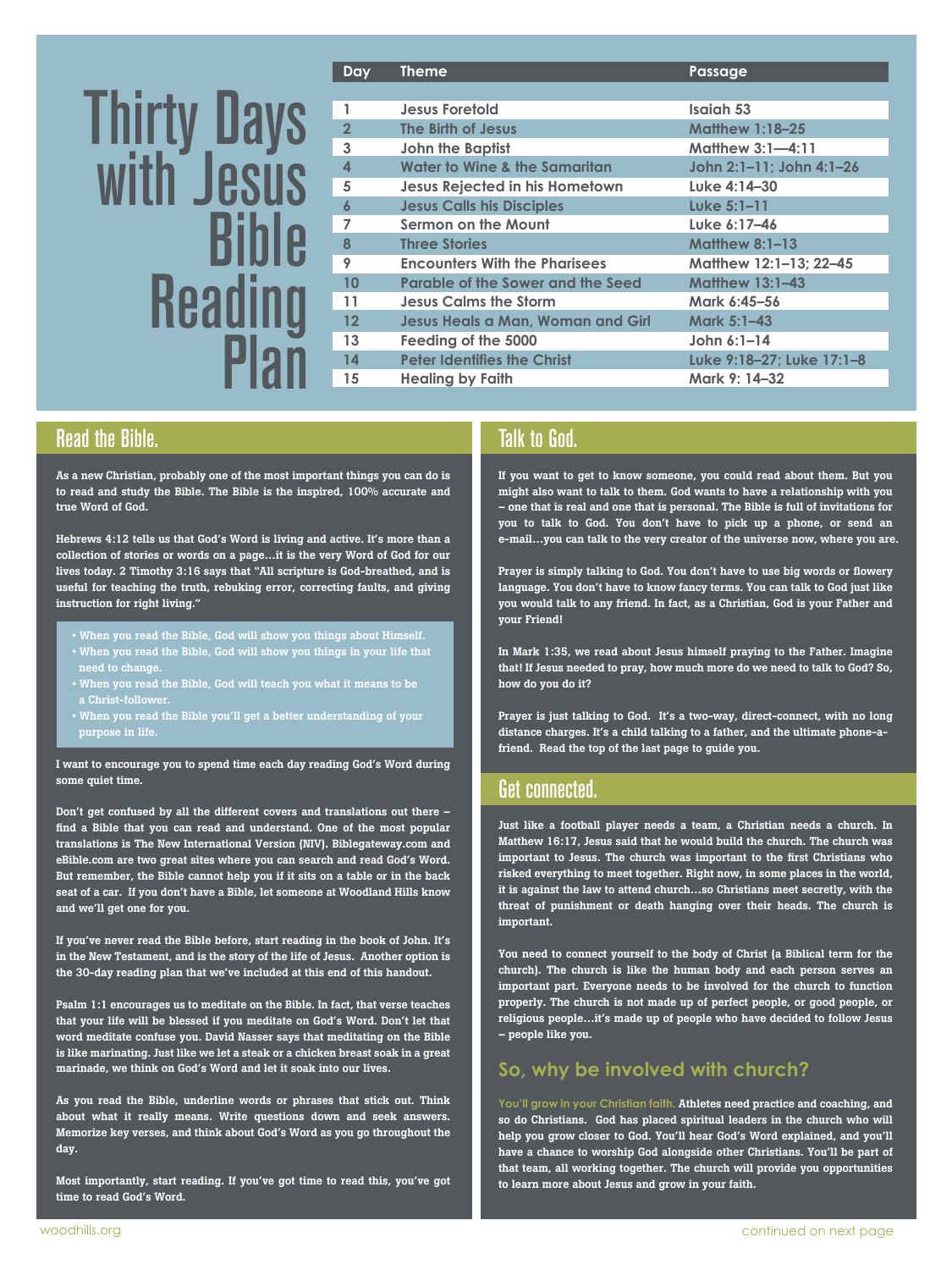| Day     | <b>Theme</b>                               | Passage                |
|---------|--------------------------------------------|------------------------|
|         |                                            |                        |
| 16      | <b>Teachings and Parables</b>              | Matthew 17:24-18:20    |
| 17      | <b>Teachings and Parables</b>              | Matthew 18:21-19:15    |
| 18      | The Rich Young Ruler                       | Mark 10:17-31          |
| 19      | <b>Disciples Sent Out</b>                  | Luke 10:1-24           |
| 20      | <b>The Good Samaritan</b>                  | Luke 10:25-37          |
| 21      | <b>Jesus Teaches how to Pray</b>           | Luke 11:1-13           |
| $22 \,$ | <b>Jesus Revives Lazarus</b>               | John 11:1-44           |
| 23      | <b>Jesus Comes to Jerusalem</b>            | <b>Matthew 21:1-27</b> |
| 24      | The Last Supper                            | John 13:1-17           |
| 25      | <b>Comfort for the Disciples</b>           | John 14-15             |
| 26      | <b>Jesus Arrested and Disowned</b>         | Matthew 26:36-75       |
| 27      | <b>Jesus' Trial</b>                        | John 18:19-19:16       |
| 28      | <b>Jesus Crucifixion and Death</b>         | John 19:17-42          |
| 29      | <b>Jesus' Resurrection and Appearances</b> | John 20-21             |
| 30      | The Great Commission and Ascension         | Matthew 28:16-20       |

**God made you a relational person.** It's healthy to do things with other people – to have friends. In the Christian life, it is no different. You need to develop relationships with people who are going through the same things as you. The church can do that. You'll get to know others who will encourage you and not tear you down. You'll share life experiences in a life group. In fact, Hebrews 10:26 teaches us that we should not miss out on meeting with other Christians. This is the reason that we have a life group ministry. In Woodland Hills Groups, you'll connect with others like you and share life experiences, discuss God's Word and pray for each other. We all need these relationships in our lives.

**You need to serve.** The church is not just a place where you come and sit…it's a place where you can come to serve. The church is a great place to serve God. You have gifts and abilities that can help the body. In Matthew 28:19, Jesus said that the mission of the church was to "go and make disciples." You can get involved with that mission right here. Find a place where you can use your specific gifts, talents and abilities to make a difference. When we serve others, we realize that it's not all about us. What specific area needs you?

There are two great ways to get connected at Woodland Hills Family Church. The first is a Life Group. This is a group of people that meets together during the week in somebody's home to talk about God's Word and pray for each other. The whole church is pretty large, and it's not possible to know everyone, but if you get connected to a Life Group, you'll find some people that will become your spiritual family.

Another great place to connect is with one of the Volunteer teams. Every Sunday morning, hundreds of people come together to set up for church, work with children, help people feel welcome, direct traffic flow and work with students. These groups of people serve along side each other, and in the process of leading people from where they are to where God wants them to be, they are getting to know each other better.

#### Be different.

Statistics tell us that there isn't any practical difference between Christians and non-Christians. Today, Christians are getting divorced just as fast as those who are not Christians. Most Christians live lives just like everybody else. So, here's the big question…

If you have given your life to Christ, and you are now a Christ-follower, is there something different about your life? Or are you really just like everyone else, with the minor exception of going to church every now and then. As a Christian, our lives ought to be radically different! We are not in charge of our lives – Jesus is.

The Bible says that Jesus ought to be Savior and Lord. Nearly everyone wants a savior. If you're drowning – you certainly want someone to save you. Most people would be interested in getting all they can from Jesus. But there's a huge difference between making him Savior and making him Lord.

Philippians 2:12 says that one day "every tongue will confess that Jesus Christ is Lord." Surrendering to the Lordship of Jesus means that you willingly make him the boss of your life. He's not riding in the car with you…he's driving the car. He's not the co-pilot; he's the pilot. He is large and in charge.

In John 13:13, Jesus asked a very important question…"why do you call me teacher and Lord and NOT DO WHAT I SAY?" He created you…He saved you….He gives you all sorts of blessings…He has earned the right to be your Lord. How can we be considered faithful followers of Jesus, yet be disobedient in various areas of our lives? Does Jesus have control of your life, or are you playing Christian?

Here is the best part. When Jesus is Lord, you'll have unexplainable peace from God. You'll rest in the fact that He is in charge. You won't worry as much. You won't be as restless because you know that the very creator of the universe is in the driver's seat…and He knows the way.

 God is a jealous God, who does not want only part of you. He does not delight in leftovers. He wants and deserves your best and your all. He wants to be Lord of your whole life.

#### When I Sin

Now that you are a Christian, your life is different. You become a Christian instantly, but it takes time to grow. You will still sin, and the Holy Spirit will show you areas in your life where you need to change. You may have already experienced some changes. When you sin, you will know in your heart that it wasn't right, and you can ask God to forgive you again. You don't become a Christian again, you just make the relationship right.

For Christians, your sin won't eternally separate you from God, but it will be a wall that hurts your relationship. It will keep you from knowing Him better and experiencing the kind of life that He wants you to have.

Remember that God views all sin the same way – there are not different degrees of sinning. All sin hurts the heart of God. So, when you sin, what do you do?